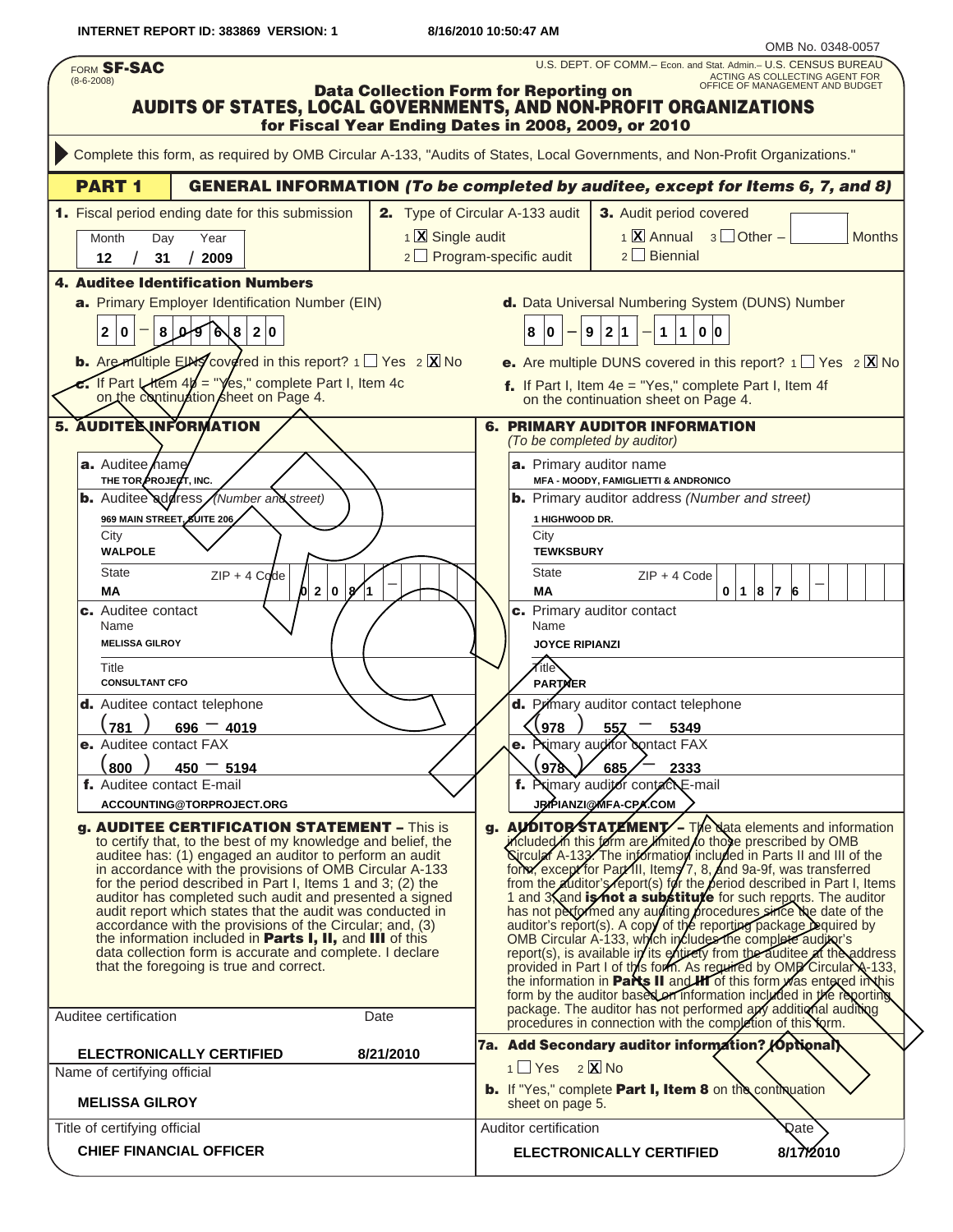|                                                                                                       | INTERNET REPORT ID: 383869 VERSION: 1                                                                                                                                                               |                                                                                                                                                                                                                                                                                                                 |                                                                       |                                                     | Primary EIN: $ 2 0 $                                                                                                                                                                                                                                                                                     |                  | 8 0 9 6 8 2 0                                                                                                                                                                                                     |
|-------------------------------------------------------------------------------------------------------|-----------------------------------------------------------------------------------------------------------------------------------------------------------------------------------------------------|-----------------------------------------------------------------------------------------------------------------------------------------------------------------------------------------------------------------------------------------------------------------------------------------------------------------|-----------------------------------------------------------------------|-----------------------------------------------------|----------------------------------------------------------------------------------------------------------------------------------------------------------------------------------------------------------------------------------------------------------------------------------------------------------|------------------|-------------------------------------------------------------------------------------------------------------------------------------------------------------------------------------------------------------------|
| <b>PART II</b>                                                                                        |                                                                                                                                                                                                     | <b>FINANCIAL STATEMENTS (To be completed by auditor)</b>                                                                                                                                                                                                                                                        |                                                                       |                                                     |                                                                                                                                                                                                                                                                                                          |                  |                                                                                                                                                                                                                   |
| <b>1.</b> Type of audit report                                                                        |                                                                                                                                                                                                     |                                                                                                                                                                                                                                                                                                                 |                                                                       |                                                     |                                                                                                                                                                                                                                                                                                          |                  |                                                                                                                                                                                                                   |
| Mark either:                                                                                          |                                                                                                                                                                                                     | 1 X Unqualified opinion OR                                                                                                                                                                                                                                                                                      |                                                                       |                                                     |                                                                                                                                                                                                                                                                                                          |                  |                                                                                                                                                                                                                   |
|                                                                                                       |                                                                                                                                                                                                     | any combination of: $2 \square$ Qualified opinion $3 \square$ Adverse opinion $4 \square$ Disclaimer of opinion                                                                                                                                                                                                 |                                                                       |                                                     |                                                                                                                                                                                                                                                                                                          |                  |                                                                                                                                                                                                                   |
|                                                                                                       |                                                                                                                                                                                                     | 2. Is a "going concern" explanatory paragraph included in the audit report?                                                                                                                                                                                                                                     |                                                                       |                                                     |                                                                                                                                                                                                                                                                                                          | $1$ Yes $2$ X No |                                                                                                                                                                                                                   |
|                                                                                                       | 3. Is a significant deficiency disclosed?                                                                                                                                                           |                                                                                                                                                                                                                                                                                                                 |                                                                       |                                                     |                                                                                                                                                                                                                                                                                                          |                  | $1$ Yes $2$ X No – SKIP to Item 5                                                                                                                                                                                 |
|                                                                                                       |                                                                                                                                                                                                     | 4. Is any significant deficiency reported as a material weakness?                                                                                                                                                                                                                                               |                                                                       |                                                     |                                                                                                                                                                                                                                                                                                          | 1 Yes 2 No       |                                                                                                                                                                                                                   |
|                                                                                                       | 5. Is a material pericompliance disclosed?                                                                                                                                                          |                                                                                                                                                                                                                                                                                                                 |                                                                       |                                                     |                                                                                                                                                                                                                                                                                                          | $1$ Yes $2$ X No |                                                                                                                                                                                                                   |
| <b>PARTII</b>                                                                                         |                                                                                                                                                                                                     | <b>FEDERAL PROGRAMS (To be completed by auditor)</b>                                                                                                                                                                                                                                                            |                                                                       |                                                     |                                                                                                                                                                                                                                                                                                          |                  |                                                                                                                                                                                                                   |
|                                                                                                       |                                                                                                                                                                                                     | Does the auditor's report include a statement that the auditee's financial<br>statements include departments, agencies, or other organizational units<br>expending \$500,000 or more in Federal awards that have separate A-133<br>audits which are not included in this audit? (AICPA Audit Guide, Chapter 12) |                                                                       |                                                     |                                                                                                                                                                                                                                                                                                          | $1$ Yes $2$ X No |                                                                                                                                                                                                                   |
| (OMB Circular/A-133                                                                                   |                                                                                                                                                                                                     | 2. What is the dollar threshold to distinguish Type A and Type B programs?<br>$-520(b)$                                                                                                                                                                                                                         |                                                                       |                                                     |                                                                                                                                                                                                                                                                                                          |                  | \$<br>300,000                                                                                                                                                                                                     |
|                                                                                                       |                                                                                                                                                                                                     | 3. Did the audite equalify as a low-risk auditee 7(§ __ .530)                                                                                                                                                                                                                                                   |                                                                       |                                                     |                                                                                                                                                                                                                                                                                                          | 1 Yes 2 X No     |                                                                                                                                                                                                                   |
|                                                                                                       |                                                                                                                                                                                                     | 4. Is a significant deficiency disclosed for any major program? ( $\S$ )                                                                                                                                                                                                                                        |                                                                       | $\_ .510(a)(1))$                                    |                                                                                                                                                                                                                                                                                                          |                  | $1 \times Y$ es $2 \times N$ o – SKIP to Item 6                                                                                                                                                                   |
|                                                                                                       | weakness? $(\S$ ___ .510(a)(1)                                                                                                                                                                      | 5. Is any significant deficiency reported for any major program as a material                                                                                                                                                                                                                                   |                                                                       |                                                     |                                                                                                                                                                                                                                                                                                          |                  | $1$ Yes $2$ X No                                                                                                                                                                                                  |
|                                                                                                       |                                                                                                                                                                                                     | <b>6.</b> Are any known questioned costs reported? ( $\mathcal{S}$ ___ .510(a)(3) or $\mathcal{A}$ )                                                                                                                                                                                                            |                                                                       |                                                     |                                                                                                                                                                                                                                                                                                          |                  | $1$ Yes $2$ X No                                                                                                                                                                                                  |
|                                                                                                       | Prior Audit Findings? (§_____.315(b))                                                                                                                                                               | 7. Were Prior Audit Findings related to direct funding shown in the Summary Schedule of                                                                                                                                                                                                                         |                                                                       |                                                     |                                                                                                                                                                                                                                                                                                          |                  | $1$ Yes $2$ X No                                                                                                                                                                                                  |
|                                                                                                       |                                                                                                                                                                                                     | in the Summary Schedule of Prior Audit Findings related to <b>direct</b> <i>f</i> unding (Mark X) all that apply or None)                                                                                                                                                                                       |                                                                       |                                                     |                                                                                                                                                                                                                                                                                                          |                  | 8. Indicate which Federal agency(ies) have current year audit thdings related to direct Nunding or prior audit findings shown                                                                                     |
| Agriculture<br>10<br>Commerce<br>11<br>94<br>Defense<br>12<br>Education<br>84<br>Energy<br>81 L<br>66 | 98 U.S. Agency for Inter-<br>national Development<br>23 Appalachian Regional<br>Commission<br><b>Corporation for National</b><br>and Community Service<br>Environmental<br><b>Protection Agency</b> | 39 General Services Administration<br>93<br><b>Homeland Security</b><br>97<br>$14$ Housing and Urban<br>Development<br>Institute of Museum and<br>03<br><b>Library Services</b><br>Interior<br>15<br>Justice<br>16<br>Labor<br>17<br>$09$ $\Box$                                                                | <b>Health and Human Services</b><br><b>Legal Services Corporation</b> | 05 <sub>1</sub><br>06 <br>47 l<br>$07$ $\Box$<br>59 | Space Administration<br>National Archives and<br><b>Records Administration</b><br>National Endowment/for<br>the Arts<br>National Endowment for<br>the Humanities<br><b>National Science</b><br>Foundation<br>Office of National Drug<br><b>Control Policy</b><br><b>Small Business</b><br>Administration |                  | National Aeronantics and 96 Social Security<br>Administration<br>19 U.S. Department<br>of State<br>Transportation<br>Treasury<br>21<br><b>Veterans Affairs</b><br>64<br>$00$ $\overline{X}$ None<br>Other -Specif |

Primary EIN: \_ **2 0 8 0 9 6 8 2 0**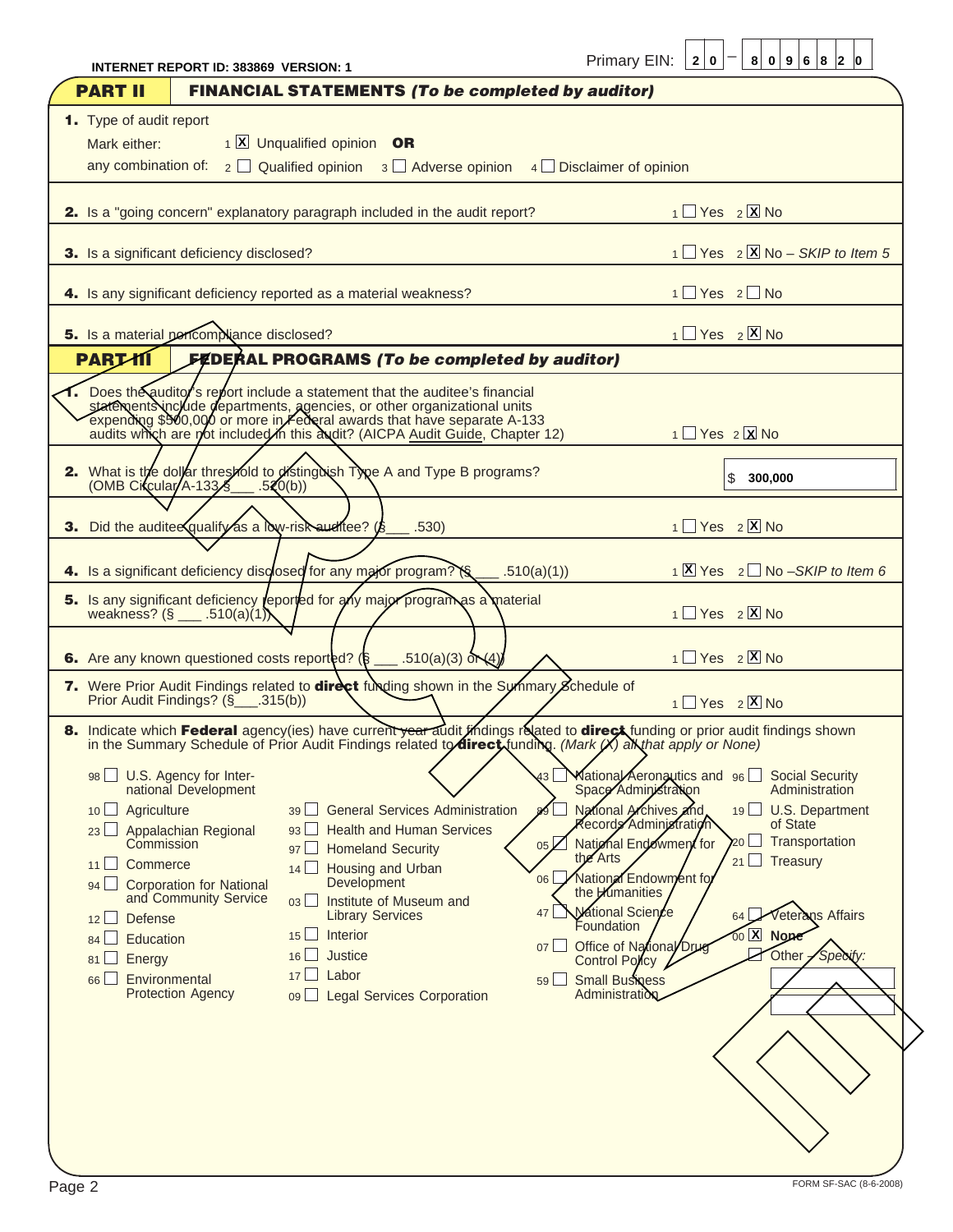|                        |                                                          | INTERNET REPORT ID: 383869 VERSION:                                   |                                | (Page 3<br>8/16/2010 10:50:47 AM<br>٣                                                                                                                                                                                                                                                                                                                                                                                                                             | - #1 of 1)                                       |                                                                   | Primary EIN:                                                                      | $\bullet$<br>$\boldsymbol{\sim}$                  | ဖ<br>თ<br>$\bullet$<br>$\infty$                         | $\overline{\bullet}$<br>$\overline{\mathbf{c}}$<br>∞ |
|------------------------|----------------------------------------------------------|-----------------------------------------------------------------------|--------------------------------|-------------------------------------------------------------------------------------------------------------------------------------------------------------------------------------------------------------------------------------------------------------------------------------------------------------------------------------------------------------------------------------------------------------------------------------------------------------------|--------------------------------------------------|-------------------------------------------------------------------|-----------------------------------------------------------------------------------|---------------------------------------------------|---------------------------------------------------------|------------------------------------------------------|
|                        | ≣<br>PART                                                | FEDERAL                                                               | PROGRAMS                       | - Continued                                                                                                                                                                                                                                                                                                                                                                                                                                                       |                                                  |                                                                   |                                                                                   |                                                   |                                                         |                                                      |
|                        | ൭഻                                                       |                                                                       |                                | FEDERAL AWARDS EXPENDED DURING FISCAL YEAR                                                                                                                                                                                                                                                                                                                                                                                                                        |                                                  |                                                                   |                                                                                   |                                                   | <b>AUDIT FINDINGS</b><br>$\dot{q}$                      |                                                      |
|                        | <b>CFDA Number</b>                                       | Research                                                              |                                |                                                                                                                                                                                                                                                                                                                                                                                                                                                                   |                                                  |                                                                   | Major program                                                                     |                                                   |                                                         | Audit finding                                        |
| FORM SF-SAC (8-6-2008) | Extension 2<br>Agency<br>Prefix1<br>Federal              | develop-<br>ment<br>and                                               |                                | Name of Federa<br>program                                                                                                                                                                                                                                                                                                                                                                                                                                         | expended<br>Amount                               | award<br>Direct                                                   | Major<br>program                                                                  | If yes, type<br>of audit                          | requirement(s) <sup>4</sup><br>Type(s) of<br>compliance | reference<br>number(s)5                              |
|                        | $\Theta$<br>$\widehat{a}$                                | $\odot$                                                               |                                | $\Theta$                                                                                                                                                                                                                                                                                                                                                                                                                                                          | $\circlede$                                      | $\oplus$                                                          | $\widehat{\Theta}$                                                                | report 3<br>$\widehat{\epsilon}$                  | $\widehat{a}$                                           | $\Theta$                                             |
|                        | 345<br>ග<br>᠆                                            | $2$ $\overline{\mathbf{X}}$ No<br>$\frac{1}{\tau}$                    | <b>IYes</b>                    | INTERNATIONAL PROGRAMS TO SUPPORT DEMOCRACY,<br><b>HUMAN RIGHTS AND LABOR</b>                                                                                                                                                                                                                                                                                                                                                                                     | 632,189.00<br>↔                                  | Yes<br>$2$ $\overline{\mathbf{X}}$ No<br>$\overline{\phantom{0}}$ | $\sqrt{N}$ Yes<br>$\frac{1}{2}$<br>$\sim$                                         | ∍                                                 | Δ.                                                      | $09-1, 09-2$                                         |
|                        |                                                          | 1 <sup>1</sup><br>$\sim$                                              | $\frac{1}{2}$                  |                                                                                                                                                                                                                                                                                                                                                                                                                                                                   | 8<br>↔                                           | <b>Nes</b><br>$\frac{1}{2}$<br>$\overline{\phantom{0}}$<br>$\sim$ | <b>IYes</b><br>$\overline{Q}$<br>$\overline{\phantom{m}}$<br>$\sim$               |                                                   |                                                         |                                                      |
|                        |                                                          | $ \alpha$                                                             | Yes<br>Ž                       |                                                                                                                                                                                                                                                                                                                                                                                                                                                                   | 8<br>↔                                           | Yes<br>$\overline{z}$<br>$\sim$                                   | Se)                                                                               |                                                   |                                                         |                                                      |
|                        |                                                          | Ž<br>$\overline{\phantom{m}}$<br>$\sim$                               | l Yes                          |                                                                                                                                                                                                                                                                                                                                                                                                                                                                   | 8<br>ക                                           | Yes<br>$\frac{1}{2}$<br>$\sim$                                    | $\frac{1}{2}$<br>Yer<br>$\sim$<br>$\overline{ }$                                  |                                                   |                                                         |                                                      |
|                        |                                                          | $\frac{1}{1}$                                                         | l Y¢s                          |                                                                                                                                                                                                                                                                                                                                                                                                                                                                   | 8<br>$\Theta$                                    | Yek<br>$\overline{z}$<br>$\sim$                                   | Yes<br>$\overline{\circ}$<br>$\overline{\phantom{m}}$<br>$\sim$                   |                                                   |                                                         |                                                      |
|                        |                                                          |                                                                       | $Y$ $\phi$ s<br>$\overline{z}$ |                                                                                                                                                                                                                                                                                                                                                                                                                                                                   | 8<br>ಈ                                           | Yes<br>₹<br>$\sim$                                                | ဖာ<br>$\frac{1}{2}$<br>$\frac{1}{\sqrt{2}}$<br>$\overline{\phantom{a}}$<br>$\sim$ |                                                   |                                                         |                                                      |
|                        |                                                          | $1 \overline{\mathsf{Y}}$ es<br>$\sim$                                | $\frac{1}{2}$                  |                                                                                                                                                                                                                                                                                                                                                                                                                                                                   | $\overline{0}$<br>ക                              | Yes<br>$\frac{1}{2}$<br>$\sim$<br>$\overline{\phantom{0}}$        | Yes<br>$\frac{1}{2}$<br>$\overline{\phantom{a}}$<br>$\sim$                        |                                                   |                                                         |                                                      |
|                        |                                                          | $\frac{1}{2}$ $\frac{1}{2}$                                           | <b>Yes</b><br>$\frac{1}{2}$    |                                                                                                                                                                                                                                                                                                                                                                                                                                                                   | $\overline{0}$<br>↔                              | Yes<br>$\frac{1}{2}$<br>$\sim$<br>$\overline{\phantom{0}}$        | Yes<br>$\frac{1}{2}$<br>$\overline{\phantom{a}}$<br>$\sim$                        |                                                   |                                                         |                                                      |
|                        |                                                          | $-2$                                                                  | <b>Yes</b><br>$\frac{1}{2}$    |                                                                                                                                                                                                                                                                                                                                                                                                                                                                   | $\infty$<br>↔                                    | Yes<br>$\frac{1}{2}$<br>$\sim$<br>$\overline{\phantom{0}}$        | Yes<br>$\frac{1}{2}$<br>$\overline{\phantom{0}}$<br>$\sim$                        |                                                   |                                                         |                                                      |
|                        |                                                          | 1 <u>∏</u> Yes<br>2 <u>∏</u> No                                       |                                |                                                                                                                                                                                                                                                                                                                                                                                                                                                                   | $\overline{0}$<br>↮                              | <b>Yes</b><br>$\frac{1}{2}$<br>$\overline{\phantom{m}}$<br>$\sim$ | <b>IYes</b><br>$\frac{1}{2}$<br>$\overline{\phantom{a}}$<br>$\sim$                |                                                   |                                                         |                                                      |
|                        | TOTAL FEDERAL AWARDS EXPENDED                            |                                                                       |                                |                                                                                                                                                                                                                                                                                                                                                                                                                                                                   | 632,189.00<br>↮                                  |                                                                   |                                                                                   |                                                   |                                                         |                                                      |
|                        |                                                          |                                                                       |                                | 3 If major program is marked "Yes," enter only one letter (U = Unqualified opinion, Q = Qualified opinion, A = Adverse opinion, D = Disclaimer of opinion) corresponding to the<br>type of audit report in the adjacent box. If m<br><sup>2</sup> Or other identifying number when the Catalog of Federal Domestic Assistance (CFDA) number is not available. (See Instructions)<br>1 See Appendix 1 of instructions for valid Federal Agency two-digit prefixes. |                                                  |                                                                   |                                                                                   |                                                   |                                                         |                                                      |
|                        |                                                          |                                                                       |                                | 4 Enter the letter(s) of all type(s) of compliance requirement(s) that apply to audit findings (i.e., noncompliance, significant deficiency (including material weaknesses), questioned<br>costs, fraud, and other items reported                                                                                                                                                                                                                                 |                                                  |                                                                   |                                                                                   |                                                   |                                                         |                                                      |
|                        | ക്                                                       | A. Activities allowed or unallowed<br>Allowable costs/cost principles |                                | property management<br>Equipment and real<br>Eligibility<br>щ<br>$\vec{L}$                                                                                                                                                                                                                                                                                                                                                                                        | and debarment<br>$\equiv$                        | Procurement and suspension                                        |                                                                                   | Reporting<br>$\overline{\ge}$<br>ت                | Subrecipient monitoring                                 |                                                      |
| Page 3                 | D. Davis – Bacon Act<br>5 N/A for NONE<br>$\ddot{\circ}$ | Cash management                                                       |                                | of Federal funds<br>Matching, level of effort, earmarking<br>Period of availability<br>$\ddot{\circ}$<br>Ê                                                                                                                                                                                                                                                                                                                                                        | Program income<br>Ý,<br>$\overline{\phantom{a}}$ | Real property acquisition and<br>relocation assistance            |                                                                                   | None<br>$\overrightarrow{O}$<br>$\mathbf{a}$<br>ż | Special tests and provisions                            |                                                      |
|                        |                                                          |                                                                       |                                |                                                                                                                                                                                                                                                                                                                                                                                                                                                                   |                                                  |                                                                   |                                                                                   | Other                                             |                                                         |                                                      |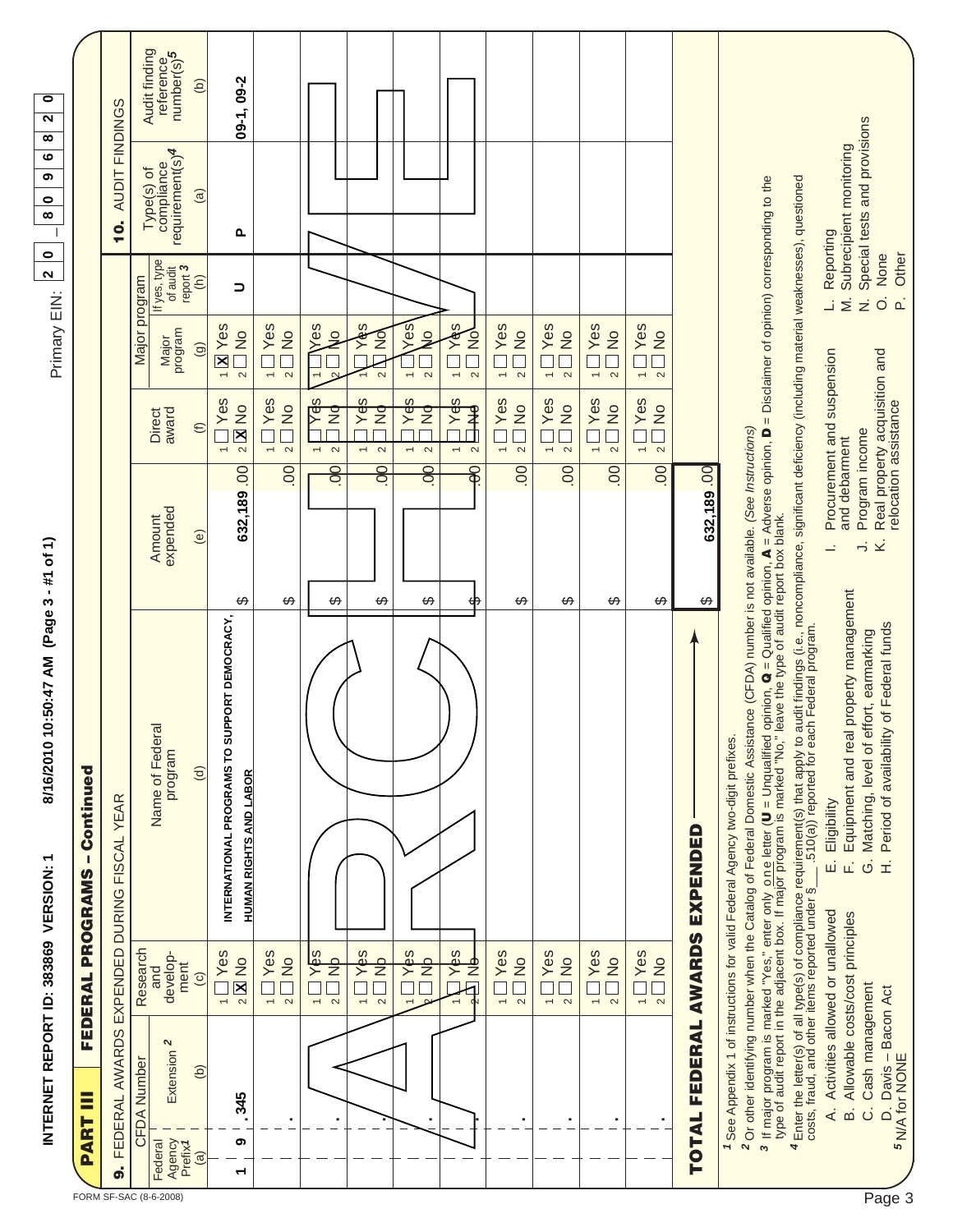|                                         |             |                                | INTERNET REPORT ID: 383869 VERSION: 1                                  |  |                                  |                          |  | 8/16/2010 | 10:50:47 AM    |                          |  |                               |                                          |   |              | Primary EIN: | $\bullet$<br>$\overline{\mathbf{r}}$          | ∞<br>$\Box$    | თ<br>$\bullet$ | ထ<br>ဖ                   | $\bullet$<br>2 |  |
|-----------------------------------------|-------------|--------------------------------|------------------------------------------------------------------------|--|----------------------------------|--------------------------|--|-----------|----------------|--------------------------|--|-------------------------------|------------------------------------------|---|--------------|--------------|-----------------------------------------------|----------------|----------------|--------------------------|----------------|--|
| Page 4                                  | <b>PART</b> | ▭                              |                                                                        |  | <b>Item 5 Continuation Sheet</b> |                          |  |           |                |                          |  |                               |                                          |   |              |              |                                               |                |                |                          |                |  |
| ن                                       |             |                                | List the multiple Employer Identification Numbers (EINs) covered in th |  |                                  |                          |  |           | is report.     |                          |  | ÷.                            |                                          |   |              |              | List the multiple DUNS covered in the report. |                |                |                          |                |  |
| $\overline{\phantom{a}}$                |             | $\overline{1}$<br>$\mathbf{z}$ | $\blacktriangleleft$                                                   |  | $\overline{\mathbf{a}}$          | $\overline{\phantom{a}}$ |  |           | $\overline{4}$ | $\mathbf{I}$             |  | $\overline{\phantom{a}}$      | $\overline{\phantom{0}}$<br>$\mathbf{z}$ | ৰ | $\mathbf{I}$ |              | $\overline{\mathbf{a}}$                       | $\perp$        |                |                          |                |  |
| $\mathbf{N}$                            |             | $\mathbf{I}$                   |                                                                        |  | 22                               | -1                       |  |           | $\frac{2}{3}$  | $\perp$                  |  | $\mathbf{N}$                  | $\perp$                                  |   | $\perp$      |              | 22                                            | Т.             |                | $\perp$                  |                |  |
| S                                       |             | $\mathbf{I}$                   |                                                                        |  | 23                               | $\perp$                  |  |           | $\overline{a}$ | $\mathbf{L}$             |  | S                             | $\mathbf{L}$                             |   | $\mathbf{I}$ |              | 23                                            | $\mathbf{I}$   |                | $\perp$                  |                |  |
| 4                                       |             | $\mathbf{L}$                   |                                                                        |  | $\mathbf{z}$                     | $\mathbb{L}$             |  |           | $\frac{4}{4}$  | $\mathbf{L}$             |  | 4                             | $\mathbf{L}$                             |   | $\mathbf{L}$ |              | $\mathbf{z}$                                  | $\mathbf{L}$   |                | $\mathbf{L}$             |                |  |
| 5                                       |             | $\mathbf{I}$                   |                                                                        |  | $\frac{4}{5}$                    | П.                       |  |           | 45             | $\mathbf{L}$             |  | 4                             | $\mathbf{I}$                             |   |              |              | $\frac{4}{5}$                                 | $\mathbb{L}$   |                |                          |                |  |
| ဖ                                       |             | Ш                              |                                                                        |  | 26                               | -1                       |  |           | 46             |                          |  | $\bullet$                     | $\mathbf{I}$                             |   |              |              | $\frac{1}{2}$                                 | Ш              |                | Ш                        |                |  |
| N                                       |             |                                |                                                                        |  | 72                               |                          |  |           | 47             | $\mathbf{I}$             |  | N                             |                                          |   |              |              | 72                                            |                |                |                          |                |  |
| $\infty$                                |             | I                              |                                                                        |  | 28                               |                          |  |           | $\frac{48}{ }$ |                          |  | $\bullet$                     | T.                                       |   |              |              | 28                                            | $\mathbf{I}$   |                | Ш                        |                |  |
| $\bullet$                               |             | T.                             |                                                                        |  | 29                               |                          |  |           | $\frac{1}{2}$  | $\mathbf{I}$             |  | $\bullet$                     | $\mathbf{I}$                             |   | $\mathbf{L}$ |              | 29                                            |                |                | $\mathbf{I}$             |                |  |
| $\overline{\phantom{a}}$                | IJ          | $\perp$                        |                                                                        |  | 30                               | $\perp$                  |  |           | $\frac{1}{2}$  | $\overline{1}$           |  | $\overline{10}$               | $\perp$                                  |   | $\perp$      |              | 30                                            | $\perp$        |                | $\perp$                  |                |  |
| H                                       |             | $\mathbf{I}$                   |                                                                        |  | $\overline{\mathbf{5}}$          | $\mathbf{I}$             |  |           | 51             | $\mathbf{I}$             |  | Ξ                             | $\mathbf{I}$                             |   | $\mathbf{L}$ |              | $\overline{5}$                                | $\mathbf{I}$   |                | $\mathbf{I}$             |                |  |
| 12                                      |             | $\mathbf{I}$                   |                                                                        |  | 32                               | $\mathbf{I}$             |  |           | 52             | $\mathbf{I}$             |  | N<br>$\overline{\phantom{a}}$ | $\perp$                                  |   | $\mathbf{I}$ |              | 32                                            | $\mathbf{I}$   |                | $\perp$                  |                |  |
| $\frac{3}{2}$                           |             | $\mathbf{I}$                   |                                                                        |  | 33                               | $\mathbf{I}$             |  |           | 53             | $\mathbb{L}$             |  | S<br>٠                        | $\mathbf{L}$                             |   | $\mathbf{L}$ |              | 33                                            | $\mathbf{L}$   |                | $\perp$                  |                |  |
| $\frac{4}{5}$                           |             | $\mathbb{L}$                   |                                                                        |  | 34                               | $\mathbf{I}$             |  |           | $\frac{54}{3}$ | $\mathbf{L}$             |  | 4<br>$\overline{\phantom{a}}$ | $\mathbf{L}$                             |   | Т.           |              | 34                                            | $\mathbf{L}$   |                | $\mathbf{I}$             |                |  |
| 15                                      |             | $\mathbf{I}$                   |                                                                        |  | 35                               | $\mathsf{l}$             |  |           | 55             | $\overline{\phantom{a}}$ |  | 5<br>٠                        | $\mathbf{L}$                             |   | $\mathbf{I}$ |              | 35                                            | $\mathbf{I}$   |                | $\mathbf{I}$             |                |  |
| $\frac{6}{1}$                           |             | $\perp$                        |                                                                        |  | 36                               | $\perp$                  |  |           | 56             | $\perp$                  |  | 16                            | Ι.                                       |   | $\perp$      |              | 36                                            | $\overline{1}$ |                | $\mathbf{I}$             |                |  |
| $\overline{1}$                          |             | $\mathbf{I}$                   |                                                                        |  | 57                               | $\mathbf{I}$             |  |           | $\frac{2}{5}$  | $\perp$                  |  | $\overline{1}$                | $\perp$                                  |   | $\mathbf{I}$ |              | 57                                            | $\mathbf{I}$   |                | $\mathbf{I}$             |                |  |
| $\frac{8}{18}$                          |             | $\mathbf{I}$                   |                                                                        |  | 38                               | $\mathbf{I}$             |  |           | $\frac{8}{58}$ | $\mathbf{L}$             |  | $\frac{8}{18}$                | $\mathbf{L}$                             |   | $\mathbf{L}$ |              | 38                                            | $\mathbf{I}$   |                | I.                       |                |  |
| $\frac{6}{1}$<br>FORM SF-SAC (8-6-2008) |             | $\mathbf{I}$                   |                                                                        |  | 39                               |                          |  |           | 59             | $\perp$                  |  | $\frac{6}{1}$                 | $\mathbf{I}$                             |   | $\mathbf{I}$ |              | 39                                            | $\mathbf{I}$   |                |                          |                |  |
| $\overline{\mathbf{S}}$                 |             | $\overline{\phantom{a}}$       |                                                                        |  | $\overline{\mathbf{a}}$          | $\mathbf{I}$             |  |           | 60             | $\overline{\phantom{a}}$ |  | $\overline{\mathbf{S}}$       | $\mathbf{I}$                             |   | $\mathbf{I}$ |              | $\overline{\mathbf{a}}$                       | $\mathbf{I}$   |                | $\overline{\phantom{a}}$ |                |  |
|                                         |             |                                |                                                                        |  |                                  |                          |  |           |                |                          |  |                               |                                          |   |              |              |                                               |                |                |                          |                |  |